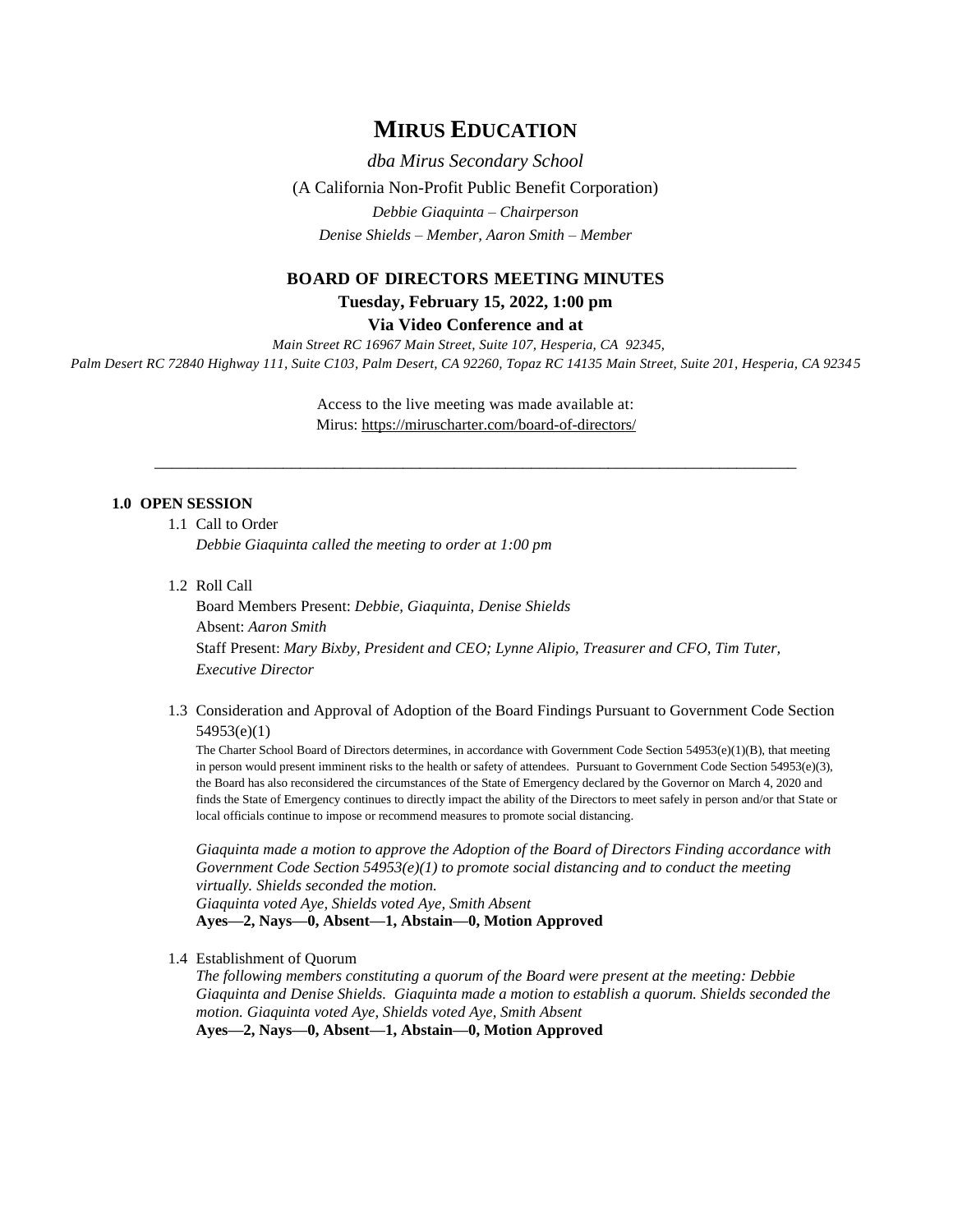- 1.5 Pledge of Allegiance *Giaquinta led all in the Pledge of Allegiance*
- 1.6 Approval of Agenda *Shields made a motion to approve the agenda. Giaquinta seconded the motion. Giaquinta voted Aye, Shields voted Aye, Smith Absent* **Ayes—2, Nays—0, Absent—1, Abstain—0, Motion Approved**

## **2.0 PUBLIC COMMENT**

- 2.1 Non-agenda Public Comment *There were no comments from the public.*
- 2.2 Agenda Items Public Comment *There were no comments from the public.*

#### *3.0* **PUBLIC HEARING –** *Time Certain 1:05 p.m., or soon thereafter*

The Governing Board of Directors encourages participation by parents, teachers, and members of the community interested in the affairs of Mirus Secondary School.

*The Public Hearing opened at 1:06 p.m.*

3.1 Public Hearing for the A-G Completion Improvement Grant Presented by Tim Tuter *Tim Tuter presented the A-G Completion Improvement Grant Plan for the School. There were no comments from the public.*

*The Public Hearing Closed at 1:11 p.m.*

### **4.0 CLOSED SESSION**

*The Closed Session Opened at 1:12 p.m.*

- **4.1** Board Chairman Announcement Regarding Closed Session Items
- **4.2** Public Comment on Closed Session Items *There were no comments from the public.*

#### **MOVE TO CLOSED SESSION**

**4.2.1** Conference with Legal Counsel--Anticipated Litigation Significant Exposure to Litigation Pursuant to Paragraph (2) Or (3) Of Subdivision (d) Of Section 54956.9: (one case*)*

## **RETURN TO OPEN SESSION**

*Returned to Open Session at 1:38 p.m.*

4.3 Report out of action taken in closed session, if any. *No actions were taken at Closed Session.*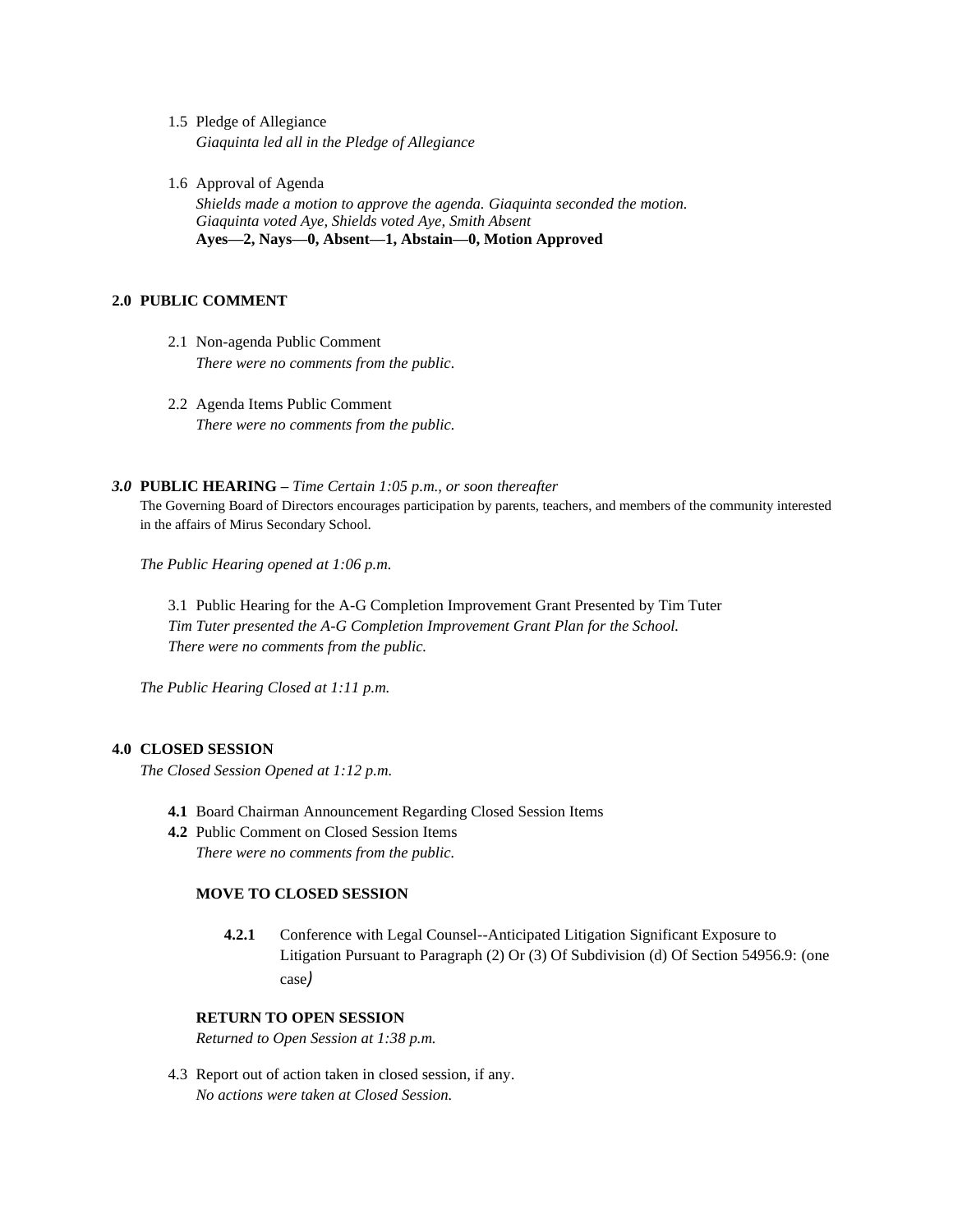## **5.0 ADMINISTRATIVE ITEMS**

5.1 Approval of Revised 2021-2022 Meeting Calendar To Include Additional Regular Meeting On Tuesday, March 15, 2022, 1:00 pm

*Shields made a motion to approve the Revised 2021-2022 Meeting Calendar to Include Additional Regular Meeting on Tuesday, March 15, 2022, 1:00 pm. Giaquinta seconded the motion. Giaquinta voted Aye, Shields voted Aye, Smith Absent* **Ayes—2, Nays—0, Absent—1, Abstain—0, Motion Approved**

5.2 California Fair Political Practices Commission Statements of Economic Interests – Form 700 Annual Filing *Every elected official and public employee who makes or influences governmental decisions is required to submit a Statement of Economic Interest, also known as the Form 700. The Form 700 provides transparency and ensures accountability in two ways:*

- *1. It provides necessary information to the public about an official's personal financial interests to ensure that officials are making decisions in the best interest of the public and not enhancing their personal finances.*
- *2. It serves as a reminder to the public official of potential conflicts of interest so the official can abstain from making or participating in governmental decisions that are deemed conflicts of interest.*

*The Board Members are reminded that the Form 700 must be filed by April 1, 2022.*

5.3 Approval of Terms of Lease Renewal for APN # 0410172350000 *Shields made a motion to approve* the *Terms of Lease with the change to delete the word "Renewal" for* APN # 0410172350000. *Giaquinta seconded the motion. Giaquinta voted Aye, Shields voted Aye, Smith Absent* **Ayes—2, Nays—0, Absent—1, Abstain—0, Motion Approved**

5.4 Approval of Terms of Lease Renewal for APN #640140031-9 *Shields made a motion to approve the Terms of Lease Renewal for APN #640140031-9. Giaquinta seconded the motion. Giaquinta voted Aye, Shields voted Aye, Smith Absent* **Ayes—2, Nays—0, Absent—1, Abstain—0, Motion Approved**

5.5 Approval of Terms of Lease Renewal for APN #3057121220000 *Shields made a motion to approve the Terms of Lease Renewal for APN #3057121220000. Giaquinta seconded the motion. Giaquinta voted Aye, Shields voted Aye, Smith Absent* **Ayes—2, Nays—0, Absent—1, Abstain—0, Motion Approved**

## 5.6 Presidents Report

5.6.1 Midyear Retreat Update

*The Strategic Initiatives form the basis for developing goals, short- and long-term actions, and key performance measures. Tim Tuter noted the Leadership Team met mid-year, early February, to review the progress for moving our Strategic Initiatives forward.*

5.6.2 New Assignments

*Mary Bixby noted that there is a new Equity and Inclusion Position. This person will ensure that all students have their academic needs met and to support their individual needs. A Human Resource Manager has been hired and will begin March 1, 2022.*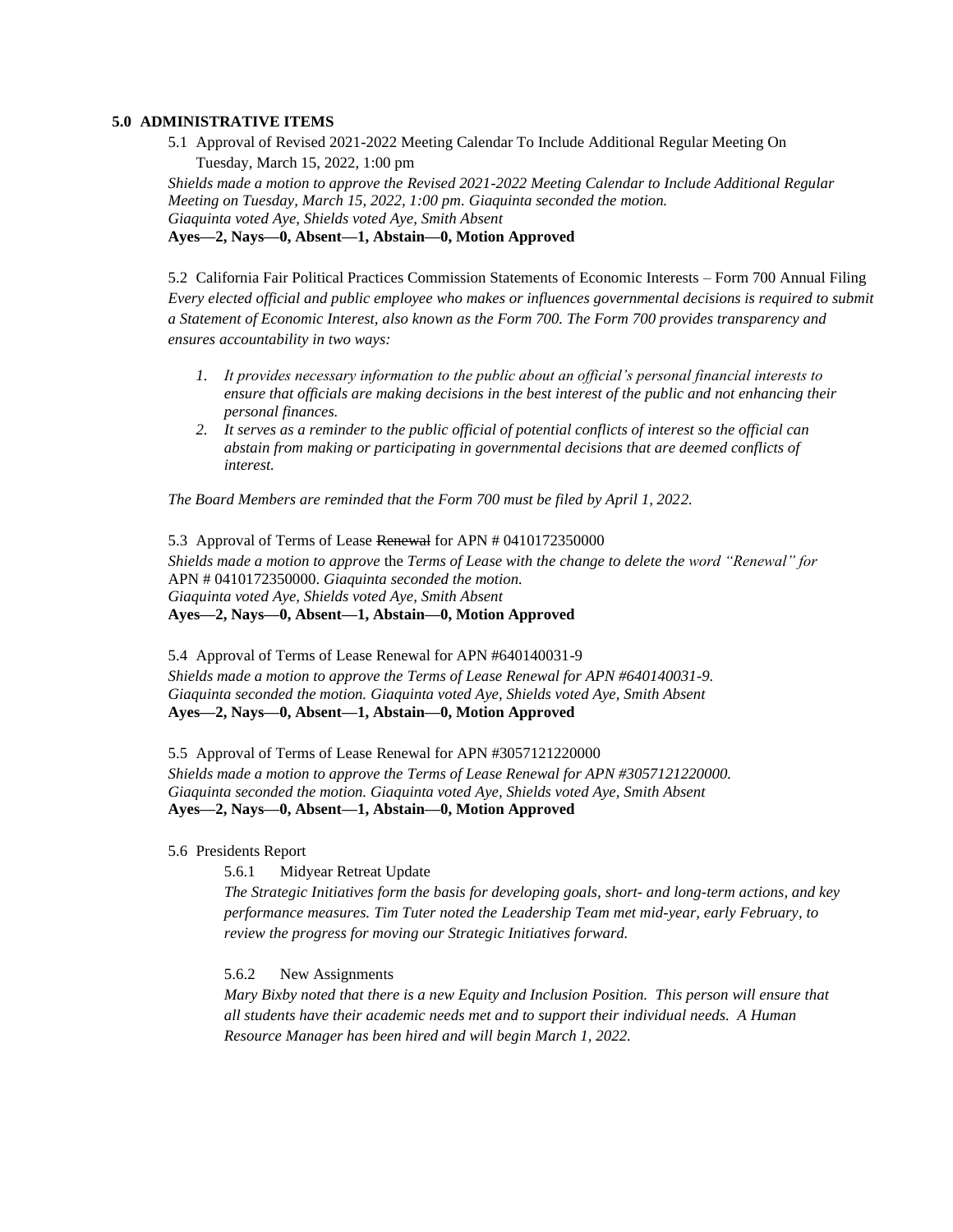## 5.6.3 Partners and Collaborators

*Giaquinta reported that we have Partners with Memos of Understandings, and we also have Collaborators; organizations that we collaborate with that perform services for our students and their families. We are developing a master list of all Partners and Collaborators that contribute and support our organization. This will be shared with the Board annually beginning in June.*

#### 5.7 Strategic Plan Update

5.7.1 Mirus Secondary School

5.7.1.1 School Participation Report for the Period of 2021- 2022 Months 3-6: 8/23//2021 – 12/10/2021 *The Board reviewed the School Participation Reports.*

#### **6.0 CONSENT AGENDA**

All matters listed under the consent agenda are considered by the Board to be routine and will be approved/enacted by the Board in one motion in the form listed below. Unless specifically requested by a Board member for further discussion or removed from the agenda, there will be no discussion of these items prior to the Board votes on them. The President recommends approval of all consent agenda items.

- 6.1 Approval of Meeting Minutes for December 9, 2021
- 6.2 Approval of 2020-2021 School Accountability Report Card
- 6.3 Approval of the Comprehensive School Safety Plan 2021-2022
- 6.4 Approval of Staff/Student Interaction Policy 1500 Amendments
- 6.5 Approval of Education for Homeless Children and Youth Policy 1750
- 6.6 Approval of Education for Foster and Mobile Youth Policy 1752
- 6.7 Approval of Educational Equity and Immigration Status Policy 1754
- 6.8 Approval of Student Fees Policy 1800 Amendments
- 6.9 Approval of Wellness Policy 1910 Amendments
- 6.10 Approval of Suspension/Expulsion Policy 3110 Amendments
- 6.11 Approval of Educational Records and Student Information Policy 3190 Amendments
- 6.12 Approval of Student Freedom of Speech and Expression Policy 3250 Amendments
- 6.13 Approval of Cell Phone, Smartphones, Pagers and Other Electronic Signaling Devices Policy 3320
- 6.14 Approval of Section 504: Policy, Procedures, and Parent Rights Regarding Identification, Evaluation and Education 3325
- 6.15 Approval of Administration of Medication Policy 5140 Amendments
- 6.16 Approval of Transportation Safety Plan

*Shields made a motion to approve the Consent Agenda Items 6.1-6.16. Giaquinta seconded the motion. Giaquinta voted Aye, Shields voted Aye, Smith Absent* **Ayes—2, Nays—0, Absent—1, Abstain—0, Motion Approved**